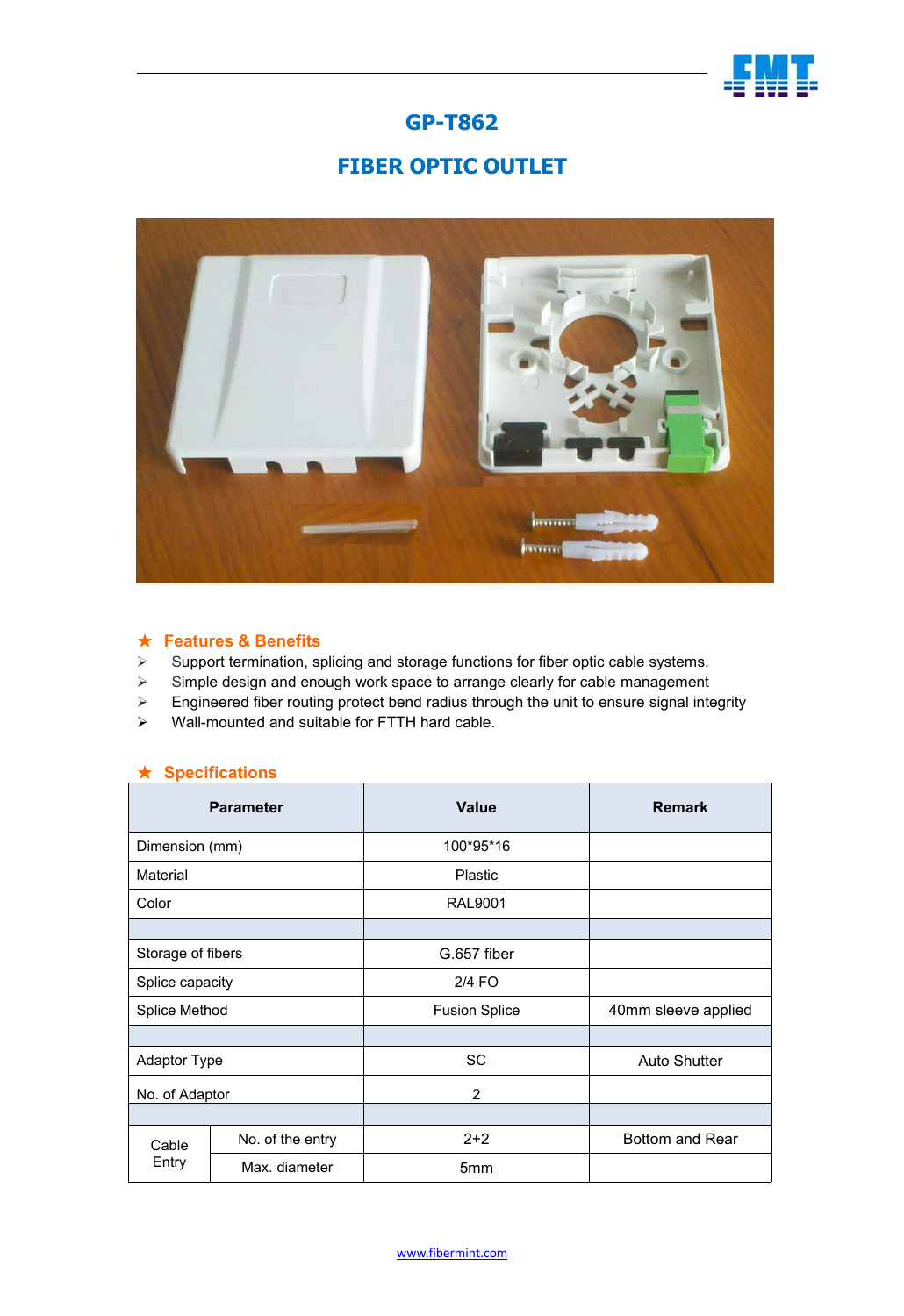

## ★ **Dimension**



## ★ **Accessories**



| No. | <b>Name</b>                                 | <b>QTY</b>            |
|-----|---------------------------------------------|-----------------------|
|     | Fiber splice protection sleeve              | As per ordered        |
|     | Expansion bolts for the outlet wall-mounted | 2pcs                  |
|     | Nylon tie                                   | 2 <sub>pcs</sub>      |
|     | Rubber plug for adaptor slots               | 2pcs - qty of adaptor |
| 5   | Rubber plugs for drop cable ports           | 2 <sub>pcs</sub>      |